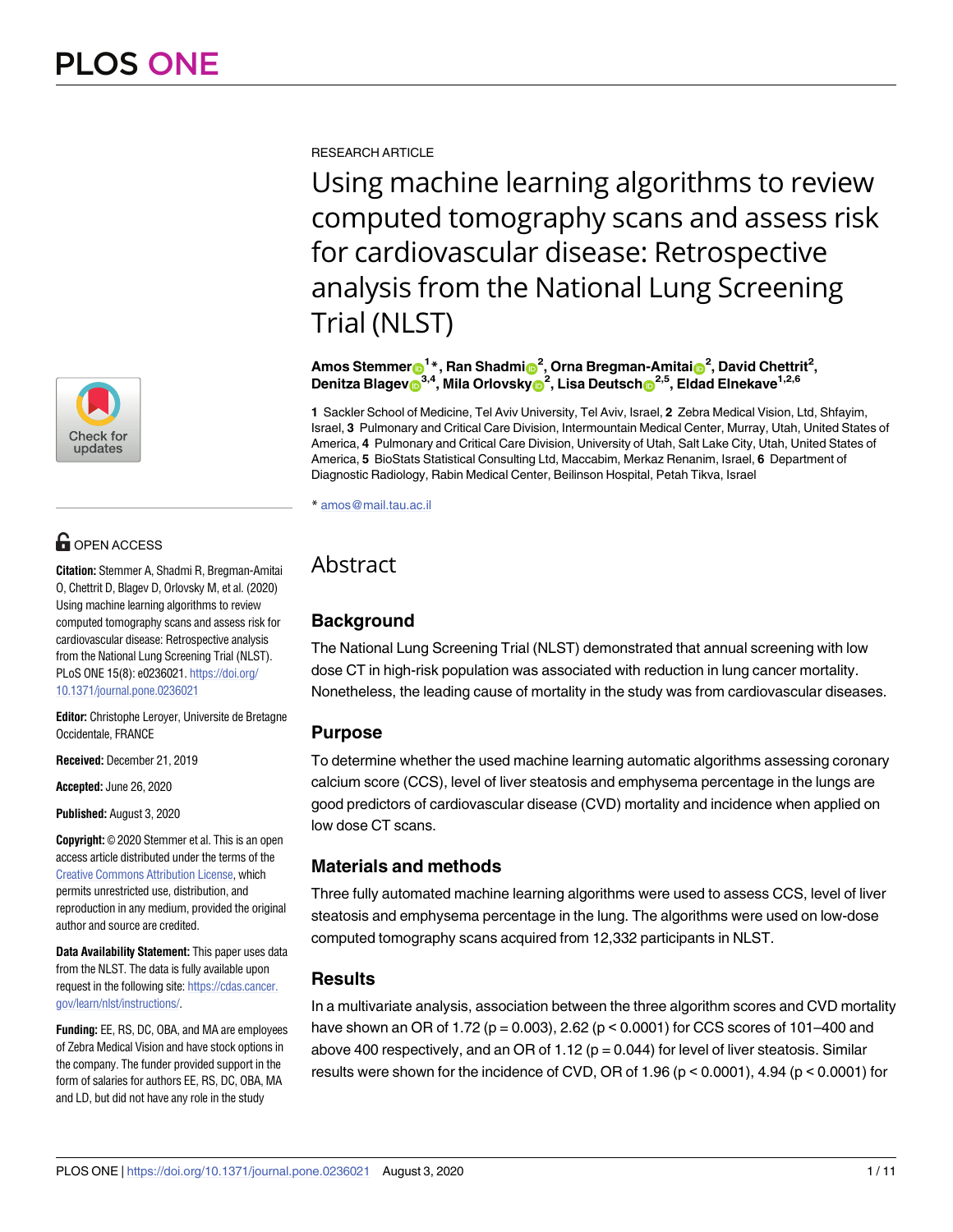<span id="page-1-0"></span>design, data collection and analysis, decision to publish, or preparation of the manuscript. The specific roles of these authors are articulated in the 'author contributions' section.

**Competing interests:** EE, RS, DC, OBA, and MO are employed by Zebra Medical Vision, a commercial entity. This does not alter our adherence to PLOS ONE policies on sharing data and materials.

CCS scores of 101–400 and above 400 respectively. Also, emphysema percentage demonstrated an OR of 0.89 (p < 0.0001). Similar results are shown for univariate analyses of the algorithms.

#### **Conclusion**

The three automated machine learning algorithms could help physicians to assess the incidence and risk of CVD mortality in this specific population. Application of these algorithms to existing LDCT scans can provide valuable health care information and assist in future research.

## **Introduction**

The National Lung Screening Trial (NLST) was conducted to determine whether annual screening with low-dose computed tomography (LDCT) scans could reduce mortality from lung cancer in high-risk individuals [\[1](#page-9-0)]. In the NLST, more people died of cardiovascular disease (24.8%) than lung cancer (24.1%) (1). This result is consistent with the repeated observa-tions that cardiovascular disease (CVD) is the leading cause of death in the [2](#page-9-0)1<sup>st</sup> century [2] and the leading cause of death of smokers [[3\]](#page-9-0).

Routine measurement of the Coronary Calcium Score (CCS), a well-established risk factor for CVD quantified by the Agatston score  $[4-6]$ , has been shown to detect CVD in LDCT scans. This type of CVD screening has been shown to lead to finding 84 patients with a CCS above 1000 out of 1000 patients screened, who could benefit from starting secondary preventive medical treatment of CVD such as antihypertensive or lipid lowering drugs or both, that they didn't receive before [\[7\]](#page-9-0). In addition, LDCT could also identify fatty liver, which is independently associated with increased CVD risk  $[8-10]$ . Finally, a specific diagnosis of emphysema can also be made from the screening LDCT, which is by itself a risk factor for CVD [[11](#page-9-0)], this screening could also lead to other disease specific interventions for pulmonary disease as well as CVD.

Although early diagnostics based on CT screening is very effective, the current approach, which relies primarily on manual evaluation of medical imaging is limited due to varied interobserver reliability  $[12-14]$  $[12-14]$  $[12-14]$  $[12-14]$  and limited time for scan  $[15]$ . With recent advances in artificial intelligence (AI) and machine learning algorithms, using automation to immediately and accurately analyze each CT scan and create query-able, consistent interpretations is closer than ever. Such algorithms, if implemented appropriately, could assist physicians and lead to early diagnosis and improved patient care.

In this study, we aimed to apply three automated machine learning algorithms that provide CCS, liver steatosis and emphysema percentage in the lungs to low-dose CT scans, in order to assess the utility of these tools as predictors of CVD incidence and mortality.

#### **Materials and methods**

#### **Data acquisition**

The study was submitted to review by the NCI (National Cancer institute) and was approved as NLST-246.

Data from 15,000 participants of the NLST trial were acquired. For each participant three LDCT screenings (T0, T1, T2) were requested, each screening was made at 1-year intervals.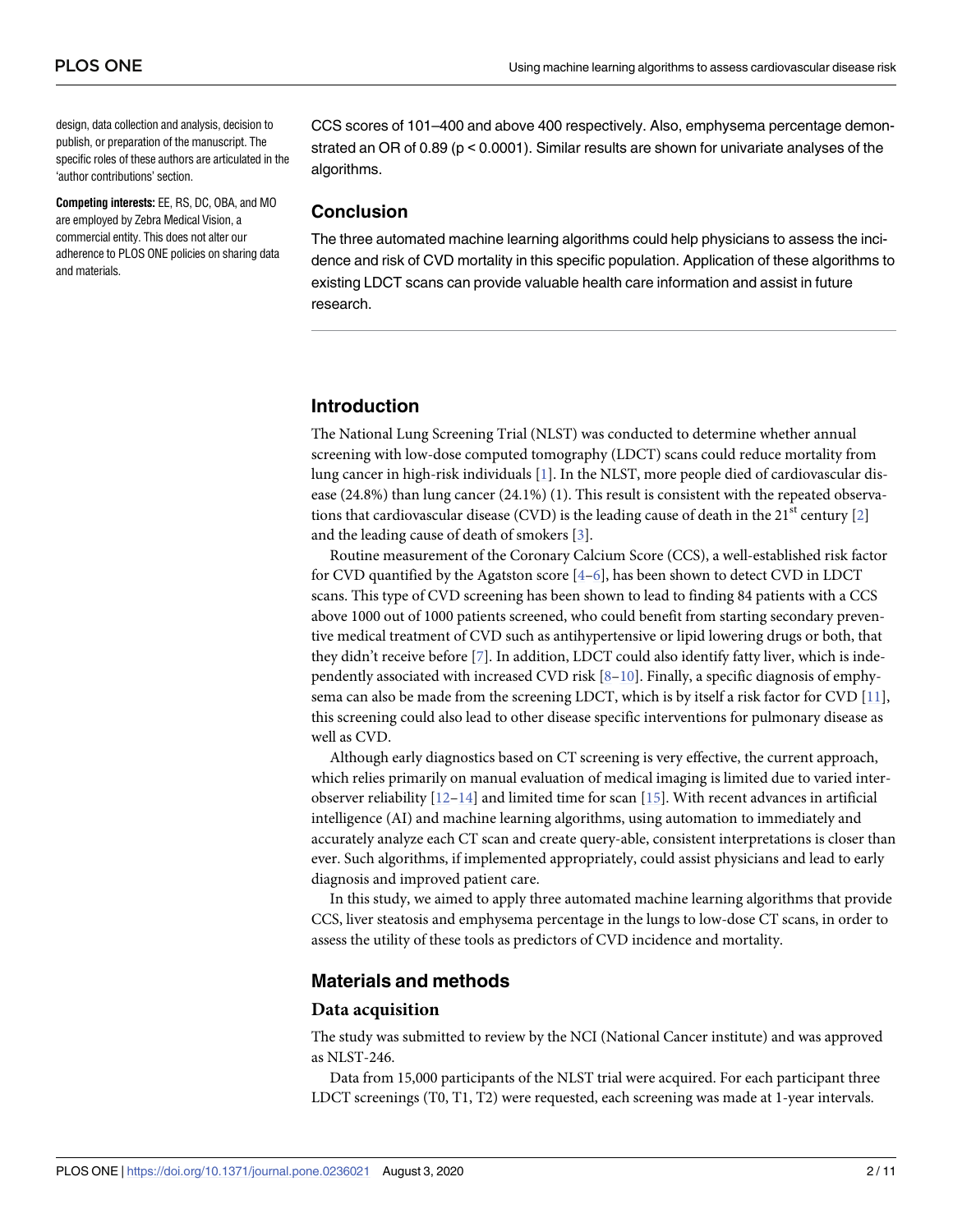<span id="page-2-0"></span>

#### **Fig 1. Data flow chart.**

<https://doi.org/10.1371/journal.pone.0236021.g001>

These participants were 55–74 years old with a history of cigarette smoking of at least 30 pack years, and, if former smokers, had quit within the previous 15 years [\[1](#page-9-0)]. Participants who met the NLST exclusion criteria [[1](#page-9-0)], were screened with an annual Chest X-ray rather than LDCT or did not complete the NLST study, were not selected. A sample of 15,000 participants was received from the NIH, representing a dataset enriched for subjects who had self-reported cardiovascular events and those who died of cardiovascular disease during the NLST interval. Subject data was excluded ( $Fig 1$ ) if it contained only a single LDCT time point or in the event that algorithmic assessment of either Coronary Calcium, Liver Density or Quantitative Emphysema was technically unsuccessful. Median duration of follow up was 6.5 years with a maximum duration of 7.4 years.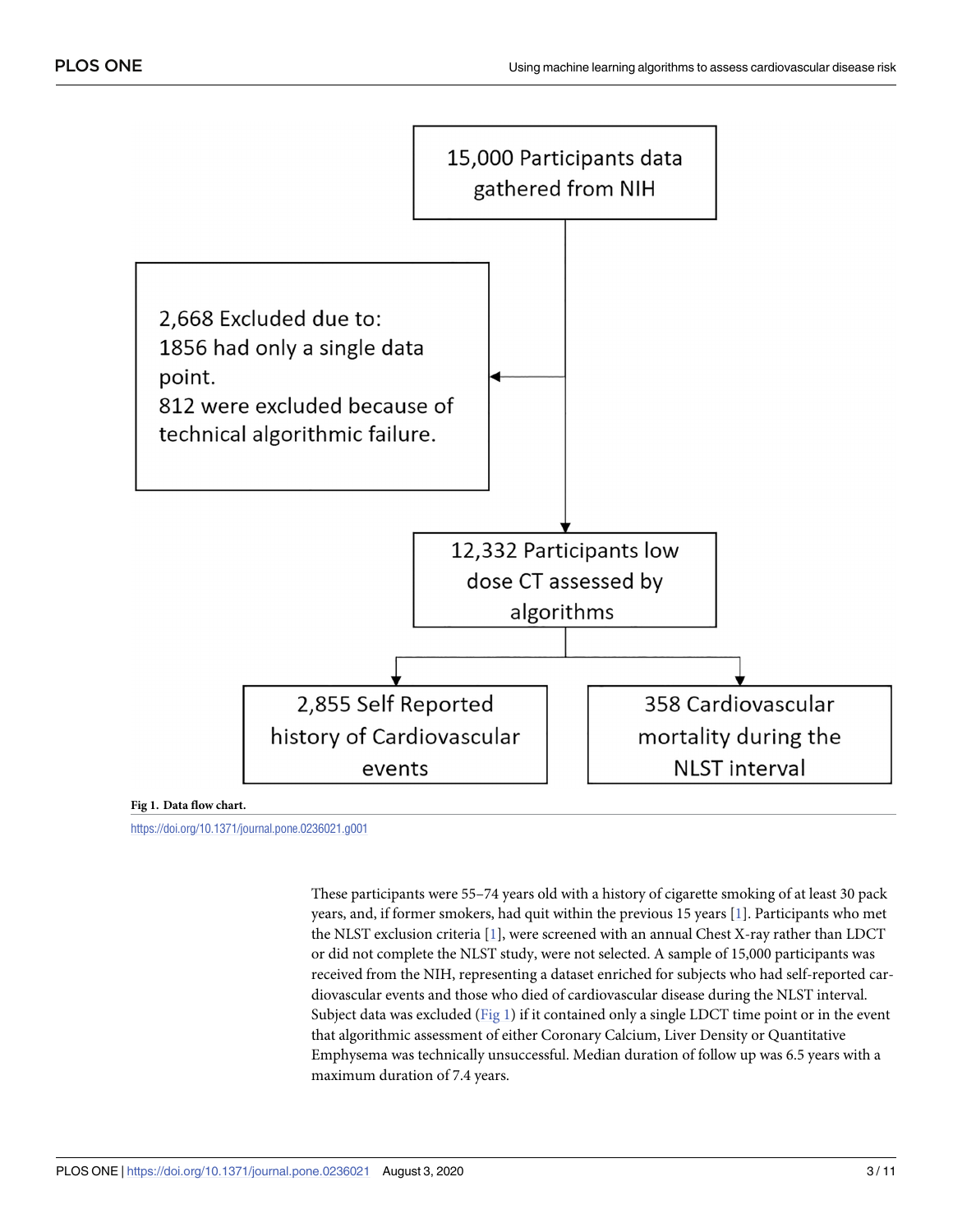#### <span id="page-3-0"></span>**Algorithms used**

In this study we used three automated machine learning algorithms which were designed to assess biomarkers on non-contrast chest CT, specifically the percent emphysema (Emphy-Alg), liver density (LD-Alg) and quantity of coronary calcium (CCS-Alg).

CCS-Alg is an algorithm designed to assist radiologists in evaluating coronary artery calcification (CAC) by providing CCS and its quantification the Agatston score from CT scans as was previously published [\[16\]](#page-9-0). CCS is measured as a continuous score while Agatston is reported in categories.

The Emphy-Alg is an algorithm for analyzing images from CT thoracic scans. This application performs automatic segmentation and volume calculation of the pulmonary tissue from non-contrast thoracic CT scans and quantifies the volume of low-attenuation air in the lungs (low-attenuation volume is defined as volume with attenuation lower than -950 Hounsfield units (HU) [[17](#page-10-0)]. The application provides the low-attenuation volume as a percentage of the overall lung volume, this allows us to assess the percentage of emphysema.

LD-Alg is an algorithm which automatically analyzes pre-existing chest and abdomen CT scans (with or without a contrast agent) that include part of the liver and assesses liver attenuation. This algorithm accepts CT scans (DICOM files) and provides an averaged HU value of the liver. Steatosis will cause a reduced HU value [\[18\]](#page-10-0) and LD-Alg score. The LD-Alg score is provided as a continuous score.

#### **Statistical methods**

Statistical analyses were performed in SAS v9.4 (SAS institute, Cary, NC, USA) and in R v3.5.1.

The first valid measurement of each of the scores (CCS-Alg, Emphy-Alg, and LD-Alg) was used in the analysis. Logistic regression was used to determine whether each of the 3 scores is associated with the outcomes of interest. The 3 scores were modeled individually and in multivariate logistic regression models together with age, gender and pack years. The CCS-Alg score was modeled both as a 5-level categorical variable similar to the Agatston score scale and as a continuous score. The Emphy-Alg and LD-Alg scores were modeled as continuous scores with odds ratios (OR) reported for 10% or 10-unit increments of each respectively. The area under the ROC curve (AUC) was used as a measure of the discriminatory power of the models. Nested models were compared by the difference between AUC as well as the correlated 95% confidence interval [\[19\]](#page-10-0). Model parameters with level of significance are presented. ORs and 95% confidence intervals (CI) for both univariate and multivariate models are also presented. A *P* value *<* 0.05 was considered statistically significant, nominal p-values are presented.

#### **Results**

#### **Demographics**

The final analysis included 12,332 participants [\(Fig](#page-2-0) 1). The majority of participants were male (*n* = 7308, 59.3%) mean (SD) age was 61.9 (5.1), females (*n* = 5024, 40.7%) mean (SD) age was 61.5 (5), and overall, the mean (SD) age was 61.8 (5.1) years (range,  $55-74$  years) [\(Table](#page-4-0) 1). All patients have a history of cigarette smoking (of at least 30 pack years or had stopped within 15 years before the initiation of the NLST study), with mean (SD) of cigarette packs per year of 56.3 (24.1) and range of 30–295 cigarette pack years ([Table](#page-4-0) 1).

The clinical outcomes of interest in this population were CVD incidence ( $n = 2855, 23.2\%$ ) and CVD mortality  $(n = 358, 2.9%)$  ([Table](#page-4-0) 1). CCS-Alg Agatston categories stayed the same throughout the 3 time points in 52.7% ( $n = 6505$ ) of the participants. Of the remaining, 21%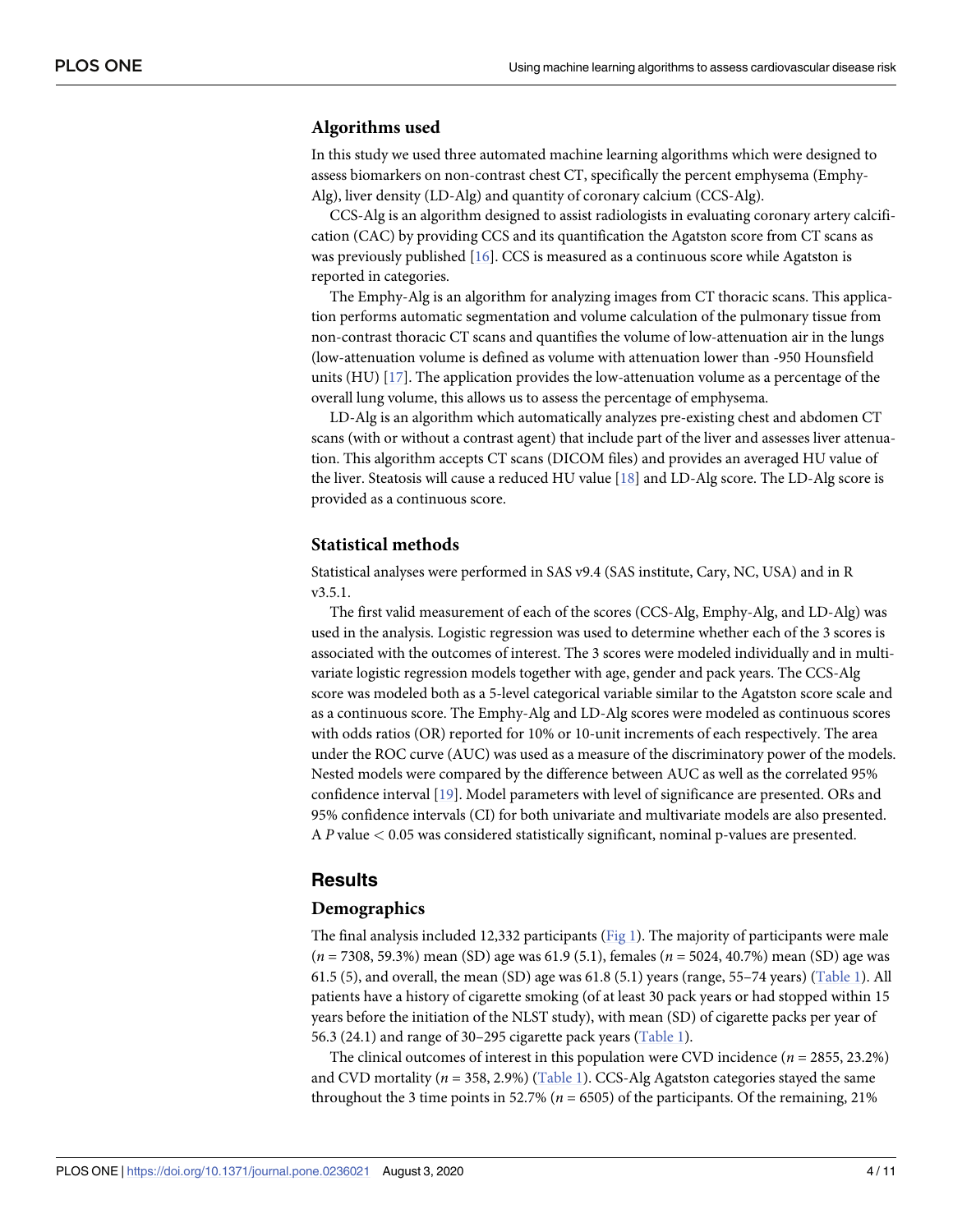|                    | Survived $n = 11322$ | CVD incidences $n = 2855$ | CVD mortality $n = 358$ | All participants $n = 12332$ |
|--------------------|----------------------|---------------------------|-------------------------|------------------------------|
| Age                | 61.6(5)              | 62.9(5.2)                 | 63.8(5.52)              | 61.8(5.1)                    |
| Pack years         | 55.6 (23.7)          | 60.8(26.7)                | 63.7(26.7)              | 56.3(24.1)                   |
| Females $n$ $(\%)$ | 42                   | 29.1                      | 32                      |                              |
| $CCS-Alg$          | 291.4 (569.77)       | 664 (868.4)               | 607.11 (857.3)          | 313.2 (603.2)                |
| Emphy-Alg          | 3.38(7.31)           | 3.2(6.8)                  | 2.8(6.6)                | 3.4(7.4)                     |
| $LD-Alg$           | 44.6 (12.6)          | 42.6(27.8)                | 29.5(29.9)              | 43.4(28)                     |

#### <span id="page-4-0"></span>**[Table](#page-3-0) 1. Characteristics of the study population.**

Except where indicated, data are mean (SD).

<https://doi.org/10.1371/journal.pone.0236021.t001>

 $(n = 2592)$  changed 1 group over and 26.2%  $(n = 3235)$  changed more than one group. Among those who had a change, the net movement from T0 to T2 was increased in 25.9% ( $n = 3196$ ) and decreased in 21.3% ( $n = 2631$ ). The biggest shift in categories was between Agatston category 3 in T1 to Agatston category 4 in T3, 5.8% ( $n = 724$ ).

Data from 15,000 participants was gathered under NIH protocol NLST 246. 1856 (12%) participants were excluded because data only existed for a single time point and thus could not be analyzed for temporal dynamics. An additional 812 (5%) were excluded because of technical algorithmic failure pertaining to any one of the three automatic assessments of Coronary Calcium, Liver Density or Quantitative Emphysema.

#### **CVD mortality**

**Univariate analyses.** A statistically significant association between CCS-Alg categories and CVD mortality was observed, with approximately 1.5-fold, 2-fold and 3.5-fold increased risk of CVD mortality in categories 11–100 (*n* = 2742), 101–400 (*n* = 2374), and *>*400 (*n* = 2780) vs 0 (*n* = 3451), respectively, and when treated as a continuous variable CCS-Alg demonstrated a 1.05-fold (P *<* 0.0001) increased risk for CVD mortality for every 100-unit increase in score (Table 2). A statistically significant association was also found between Emphy-Alg score and CVD mortality, with 1.14-fold (95% CI, 1.03–1.26) increased risk of CVD mortality for each 10% increment in the Emphy-Alg score  $(P = .0146 S1$  $(P = .0146 S1$  Table in S1 [Appendix\)](#page-8-0), and between LD-Alg score and CVD mortality, with 1.16-fold (95% CI, 1.04–1.29)

**Table 2. Univariate analysis evaluating the association between CCS-Alg and CVD mortality and incidence.**

|               | Level                               | OR estimate | 95% confidence limits |      | P-value |
|---------------|-------------------------------------|-------------|-----------------------|------|---------|
| CVD mortality | $1 - 10$ vs 0                       | 0.96        | 0.54                  | 1.70 | .8750   |
|               | $11 - 100$ vs 0                     | 1.48        | 1.03                  | 2.12 | .0361   |
|               | $101 - 400$ vs $0$                  | 2.01        | 1.42                  | 2.86 | < .0001 |
|               | $>400$ vs 0                         | 3.50        | 2.56                  | 4.79 | < .0001 |
|               | As continuous (100-unit increments) | 1.05        | 1.03                  | 1.06 | < .0001 |
| CVD Incidence | $1 - 10$ vs 0                       | 0.82        | 0.65                  | 1.02 | .0722   |
|               | $11 - 100$ vs 0                     | 1.11        | 0.96                  | 1.29 | .1460   |
|               | $101 - 400$ vs 0                    | 2.18        | 1.90                  | 2.50 | < .0001 |
|               | $>400$ vs 0                         | 5.91        | 5.22                  | 6.68 | < .0001 |
|               | As continuous (100-unit increments) | 1.12        | 1.11                  | 1.13 | < .0001 |

CVD = cardiovascular disease, OR = odds ratio.

<https://doi.org/10.1371/journal.pone.0236021.t002>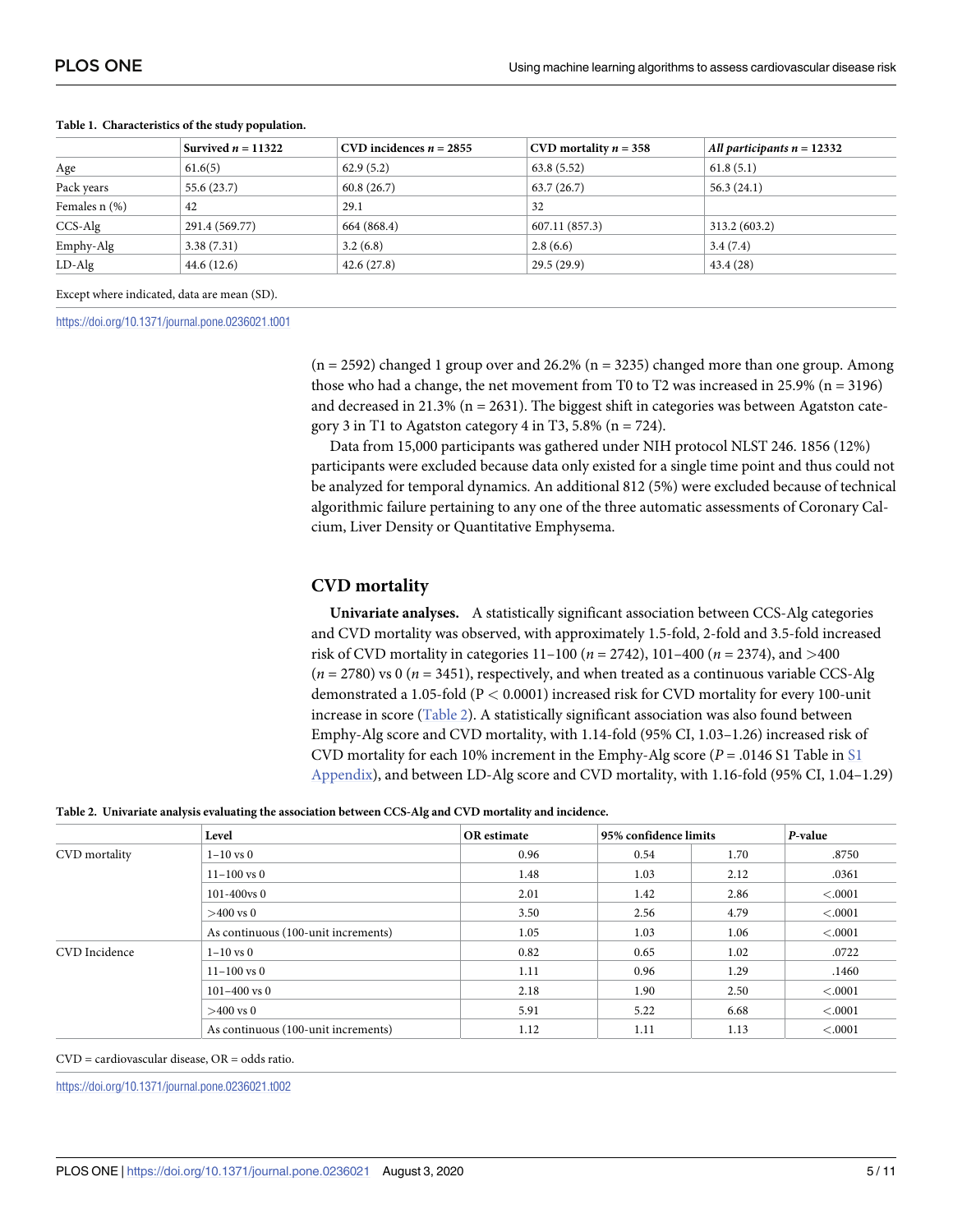| Level                   | <b>OR</b> estimate |       | 95% confidence limits |         |
|-------------------------|--------------------|-------|-----------------------|---------|
| $CCS-Alg$ 1-10 vs 0     | 0.99               | 0.53  | 1.72                  | .9845   |
| CCS-Alg $11-100$ vs $0$ | 1.37               | 0.95  | 1.98                  | .0887   |
| CCS-Alg 101-400 vs 0    | 1.72               | 1.2   | 2.46                  | .003    |
| CCS-Alg $>400$ vs 0     | 2.62               | 1.9   | 3.68                  | < .0001 |
| Emphy-Alg               | 1.07               | 1.96  | 1.2                   | .2006   |
| $LD-Alg$                | 1.12               | 1.002 | 1.26                  | .0443   |
| Gender (Male)           | 1.15               | 0.9   | 1.47                  | 0.24    |
| Age                     | 1.6                | 1.3   | 1.97                  | < .0001 |
| Pack years              | 1.06               | 1.03  | 1.1                   | 0.0006  |

**Table 3. Multivariate analysis evaluating the association between CCS-Alg categories, Emphy-Alg, LD-Alg, age, gender, pack years and CVD mortality.**

OR = odds ratio.

<https://doi.org/10.1371/journal.pone.0236021.t003>

increased risk of CVD mortality for each 10 HU reduction in the LD-Alg score (*P* = .0077 S1 Table in S1 [Appendix\)](#page-8-0).

**Multivariate models.** The relationship between CVD mortality and CCS-Alg, Emphy-Alg, and LD-Alg was further explored via multivariate logistic regression together with age, gender and pack years which are known risk factors (Table 3). The AUC for this model was 0.6724 (95% CI, 0.64–0.7), suggesting low-to-moderate discrimination ability [\(Fig](#page-2-0) 1). The analysis demonstrated an increased CVD mortality risk of approximately 1.71-fold and 2.6-fold in CCS-Alg categories 101–400 and *>*400 vs 0, respectively. There was no increased risk in the 1–10 or the 11–100 category vs 0. The analysis also demonstrated approximately 1.12-fold increased risk of CVD mortality per 10 HU units decrease in LD-Alg scores (Table 3).

A multivariate logistic regression consisting of CCS-Alg, LD-Alg, Emphy-Alg was performed and resulted in an AUC of 0.648 (95% CI, 0.62–0.68) (S1 Fig in S1 [Appendix](#page-8-0)).

The relationship between CVD mortality and age, gender and pack years was also assessed with a multivariate logistic regression, this model resulted in an AUC of 0.639 (95% CI, 0.61– 0.67. AUC difference between the combined model and this one is 0.032 (95% CI, 0.03–0.033), AUC difference between the CCS-Alg, LD-Alg, Emphy-Alg model and this model is 0.009 (95% CI, 0.01–0.008)). this analysis demonstrated an increased CVD mortality risk of 1.94-fold (P *<* .0001) for every 10-year increase in age, and increased risk of 1.44-fold  $(P = 0.0019)$  for males and an increased risk of 1.073-fold  $(P = 0.0001)$  for every 10-year increase in pack years.

#### **CVD incidence**

**Univariate analyses.** A statistically significant association between CCS-Alg categories and CVD incidence was found, with approximately 2.2-fold, and 5.9-fold increased risk of CVD incidence in categories 101–400, and *>*400 vs 0, respectively. When treating CCS-Alg as a continuous variable an increased 1.12-fold risk for CVD incidence was found for every 100 increment in the CCS-Alg score ([Table](#page-4-0) 2). No statistically significant association was observed between Emphy-Alg score and CVD incidence  $(P = .176 S1$  Table in S1 [Appendix\)](#page-8-0). However, a statistically significant inverse association was found with the LD-Alg score (1.1-fold difference [95% CI, 1.05–1.15] for each 10 HU decrements in the LD-Alg score; *P <* .0001 S1 Table in S1 [Appendix\)](#page-8-0).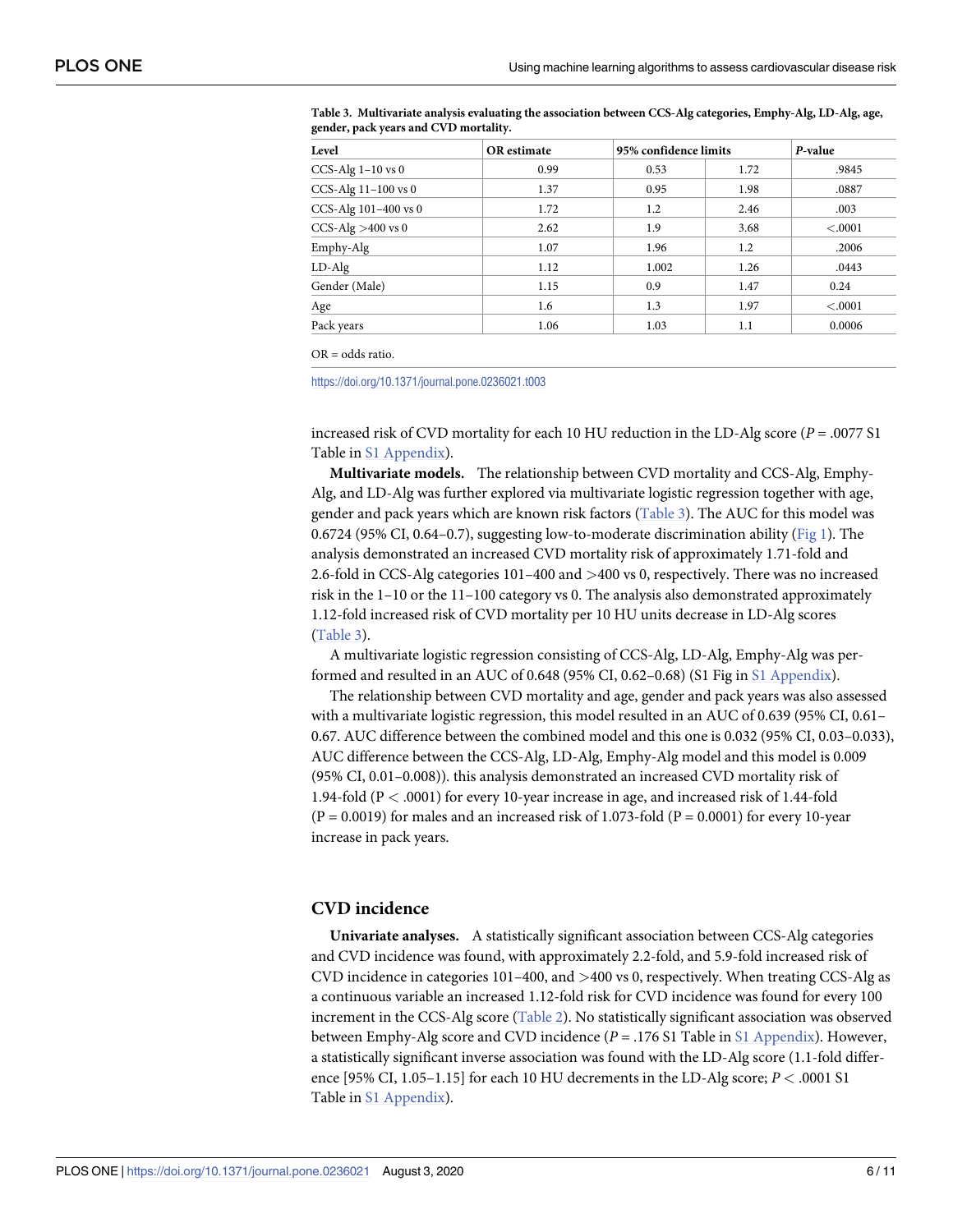| Level                   | <b>OR</b> estimate |      | 95% confidence limits |         |
|-------------------------|--------------------|------|-----------------------|---------|
| $CCS-Alg$ 1-10 vs 0     | 0.85               | 0.68 | 1.06                  | .149    |
| CCS-Alg $11-100$ vs $0$ | 1.06               | 0.92 | 1.23                  | .426    |
| CCS-Alg 101-400 vs 0    | 1.96               | 1.71 | 2.26                  | < .0001 |
| CCS-Alg $>400$ vs 0     | 4.94               | 4.33 | 5.63                  | < .0001 |
| Emphy-Alg               | 0.89               | 0.84 | 0.94                  | < .0001 |
| $LD-Alg$                | 1.03               | 0.98 | 1.09                  | .181    |
| Gender (Male)           | 1.32               | 1.2  | 1.46                  | < .0001 |
| Age                     | 1.24               | 1.14 | 1.36                  | < .0001 |
| Pack years              | 1.05               | 1.03 | 1.07                  | < .0001 |

<span id="page-6-0"></span>**Table 4. Multivariate analysis evaluating the association between CCS-Alg categories, Emphy-Alg, LD-Alg, age, gender, pack years and CVD incidence.**

 $OR = odds ratio$ .

<https://doi.org/10.1371/journal.pone.0236021.t004>

**Multivariate models.** The relationship between CVD incidence and CCS-Alg, Emphy-Alg, and LD-Alg was explored via a multivariate logistic regression (Table 4). The AUC for the overall model was 0.7159 (95% CI, 0.71–0.73), suggested moderate discrimination ability ([Fig](#page-7-0) [2B\)](#page-7-0). The analysis demonstrated an increased CVD incidence risk of approximately 1.96-fold, and 4.9-fold in CCS-Alg categories 101–400 and *>*400 vs 0. There was no increased risk in the 1–10 or 11–100 category vs 0. The analysis also demonstrated reduction of CVD incidence risk (0.89-fold difference) per 10% increments in Emphy-Alg score (Table 4).

A multivariate logistic regression consisting of CCS-Alg, LD-Alg, Emphy-Alg was performed and resulted in an AUC of 0.699 (95% CI, 0.68–0.7) (S2 Fig in S1 [Appendix\)](#page-8-0).

The relationship between CVD incidence and age, gender and pack years was also assessed with a multivariate logistic regression, this model resulted in an AUC of 0.6288 (95% CI, 0.62– 0.64, AUC difference between the combined model and this one is 0.08 (95% CI, 0.086–0.087), AUC difference between the CCS-Alg, LD-Alg, Emphy-Alg model and this model is 0.071 (95% CI, 0.07–0.071)). This analysis demonstrated an increased CVD incidence risk of 1.67-fold (P *<* .0001) for every 10-year increase in age, and increased risk of 1.81-fold (P *<* .0001) for males and an increased risk of 1.06-fold ( $P = 0.0001$ ) for every 10-year increase in pack years.

#### **Discussion**

The current analysis demonstrated that the automatic CT scan evaluation tools CCS-Alg, Emphy-Alg, and LD-Alg are statistically significant predictors for CVD mortality, with CCS-Alg providing the highest predictive value of these 3 tools. As for CVD incidence, our findings suggest that CCS-Alg and LD-Alg (but not Emphy-Alg) are statistically significant predictors.

Our findings show that CCS-Alg, Emphy-Alg, and LD-Alg are statistically significantly better predictors for CVD incidence than age, gender or pack year, which are by themselves well known predictors of both CVD mortality and or CVD incidence [[20–23\]](#page-10-0). It can be seen that when adding all of the above predictors into one multivariate model we achieve an improved model with a statistically significant and higher AUC both for CVD mortality and for CVD incidence.

Our results with the CCS-Alg are similar in their prediction trend to results obtained using manual Agatston score categories. For example, Oudkerk et al. [[24](#page-10-0)] have shown a rise in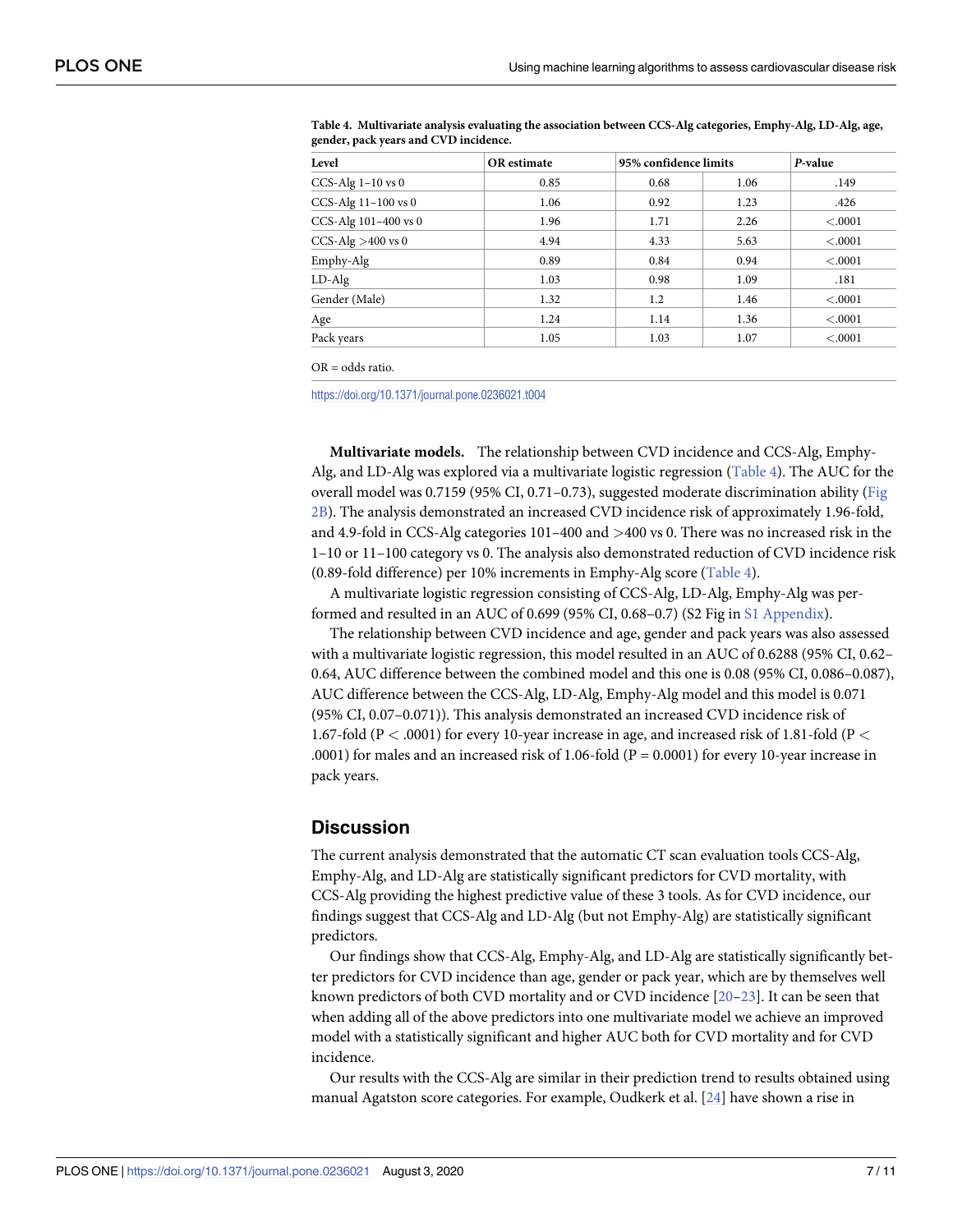<span id="page-7-0"></span>

**[Fig](#page-6-0) 2.** ROC curves with AUC for CCS-Alg, Emphy-Alg, LD-Alg univariate analyses and a multivariate model consisting of all the above together with age, gender and pack years depicting the discriminatory power of the scores for CVD mortality (A) and incidence (B). AUC difference comparing the Model AUC and CCS-Alg is 0.036 (95% CI, 0.037–0.035) for mortality (A) and 0.025 (95% CI, 0.024–0.026) for incidence (B).

<https://doi.org/10.1371/journal.pone.0236021.g002>

relative risk (RR) of 1.9 in the 1–100 category to 7.2 RR in 400–1000 while we show a rise in OR from 1.1 to 5.9 respectively. A study of the American College of Radiology Imaging Network (ACRIN) arm of the NLST which randomly selected 1575 cases and manually assessed CCS, showing that for Agatston scores of 1–100, 101–1000 and *>*1000 the hazard ratios were 1.27, 3.57 and 6.63, respectively. Our results show similar numbers while increasing the population and automating the process [[25](#page-10-0)].

The advantage of CCS-Alg over manual processing of scans for quantifying calcifications in the coronary arteries is that this post-processing tool is fully automated utilizing machine learning and AI approaches. Multiple studies have shown the benefits of machine learning and AI to the medical field with respect to prediction of diagnosis [\[26\]](#page-10-0), time saving [[27](#page-10-0)] and better results in finding a certain pathology [\[28\]](#page-10-0). Furthermore, using automated tools such as CCS-Alg could help address a wider range of predictors of various diseases, even in cases where these diseases are not the focus/motivation of the screening. For example, in the case of NLST, patients were screened for lung cancer; however, the scans could also be used for identifying CVD risk. The automated process also enables the addition of these scores into a database in a reliable and efficient way. This will essentially help encode radiology reports into data that will allow a researcher or clinician to query the desired information that today is only available through manually looking at each report and hand picking the wanted data.

Our finding that LD-Alg and Emphy-Alg are statistically significant predictors of CVD mortality is consistent with prior studies showing that emphysema [[29](#page-10-0)] and fatty liver  $[8-10]$ (on which Emphy-Alg and LD-Alg are based, respectively) are predictors of CVD mortality. However, surprisingly, for each 10% increment in the Emphy-Alg score, we observed reduced risk of CVD incidence.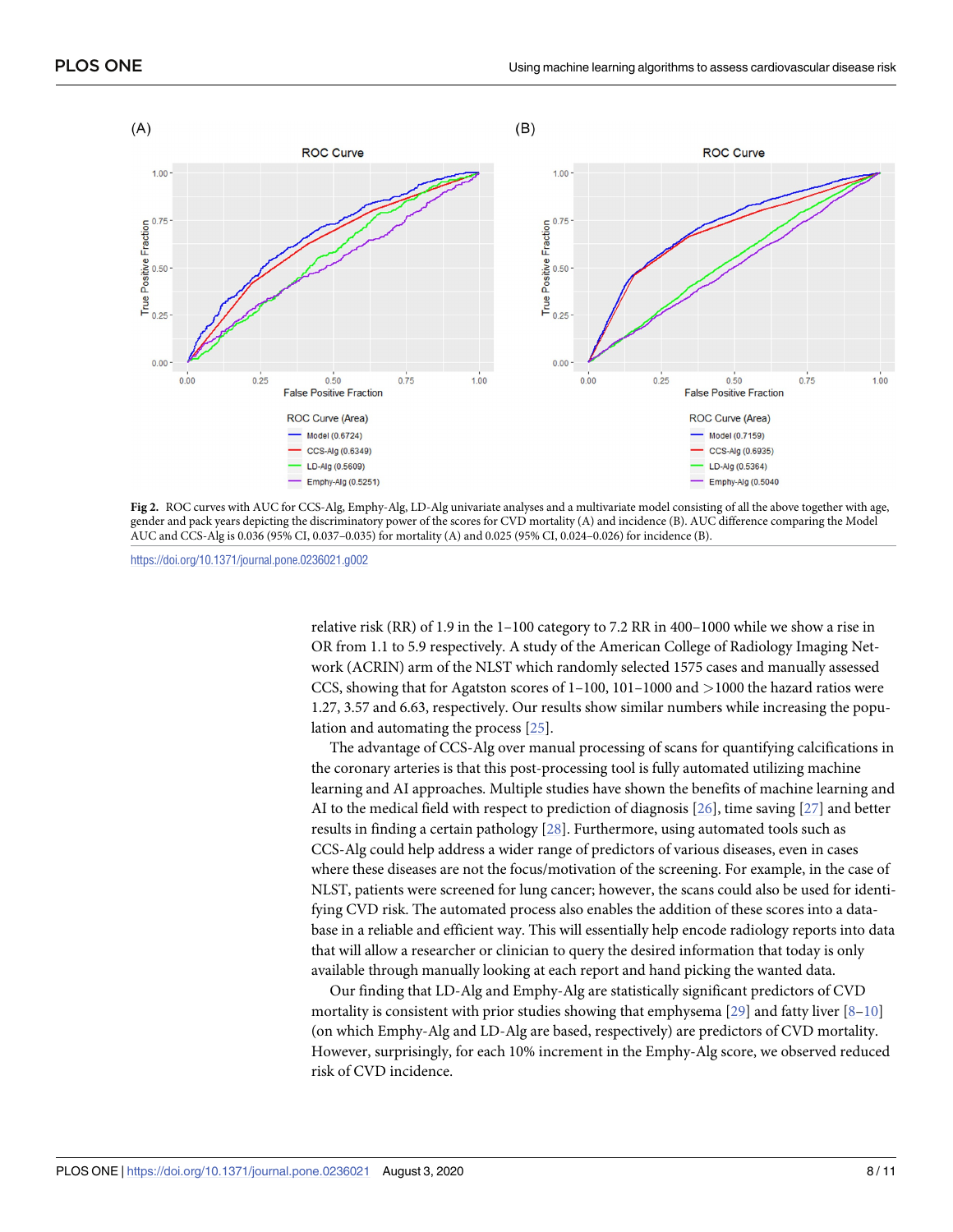<span id="page-8-0"></span>All three of our algorithms are fully automated and provide additional and critical information to the physician. They all provide continuous exact measurements about the severity of the disease, as opposed to simply a category. This information can support the physician in better assessing CVD severity and consequently in better treatment decisions. For example, a CCS-Alg score of 401 is in the same Agatston category as a score of 802; however the probability of having a CVD incidence with a CCS of 802 is higher by approximately 25% during a median follow-up period of 3.8 years than that of a CCS of 401 [\[4](#page-9-0)].

Our study is limited by the lack of manual Agatston score on the NLST data. Therefore, the automatic tools could not be directly compared to the manual Agatston score procedure. However, we were able to show that the algorithms (particularly CCS-Alg) can predict CVD incidence and mortality even without a manual Agatston score. Our approach has a few limitations as well, by automating the process we increase the risk of overdiagnosis. While is still isn't clear that the added information will influence management. However, it might also give the opportunity to approach a patient not by a single disease at a time but identify multiple risk factors with a single test.

In conclusion, our study demonstrated that automatic algorithms such as CCS-Alg, on its own or in combination with Emphy-Alg, LD-Alg, age, gender and pack years can be used in clinical practice as predictors of CVD incidence and mortality.

#### **Supporting information**

**S1 [Appendix](http://www.plosone.org/article/fetchSingleRepresentation.action?uri=info:doi/10.1371/journal.pone.0236021.s001).** (DOCX)

#### **Author Contributions**

**Conceptualization:** Amos Stemmer, Ran Shadmi, Orna Bregman-Amitai, David Chettrit, Mila Orlovsky, Eldad Elnekave.

**Data curation:** Amos Stemmer, Orna Bregman-Amitai, David Chettrit, Mila Orlovsky.

**Formal analysis:** Amos Stemmer, Ran Shadmi, Orna Bregman-Amitai, David Chettrit, Lisa Deutsch.

**Funding acquisition:** Eldad Elnekave.

**Investigation:** Amos Stemmer, Denitza Blagev, Eldad Elnekave.

**Methodology:** Amos Stemmer, Ran Shadmi, Orna Bregman-Amitai, David Chettrit, Mila Orlovsky, Eldad Elnekave.

**Project administration:** Eldad Elnekave.

**Resources:** Eldad Elnekave.

**Software:** Ran Shadmi, Orna Bregman-Amitai, David Chettrit, Eldad Elnekave.

**Supervision:** Denitza Blagev, Eldad Elnekave.

**Validation:** Amos Stemmer, Orna Bregman-Amitai, Mila Orlovsky, Lisa Deutsch, Eldad Elnekave.

**Visualization:** Amos Stemmer.

**Writing – original draft:** Amos Stemmer.

**Writing – review & editing:** Amos Stemmer, Denitza Blagev, Lisa Deutsch, Eldad Elnekave.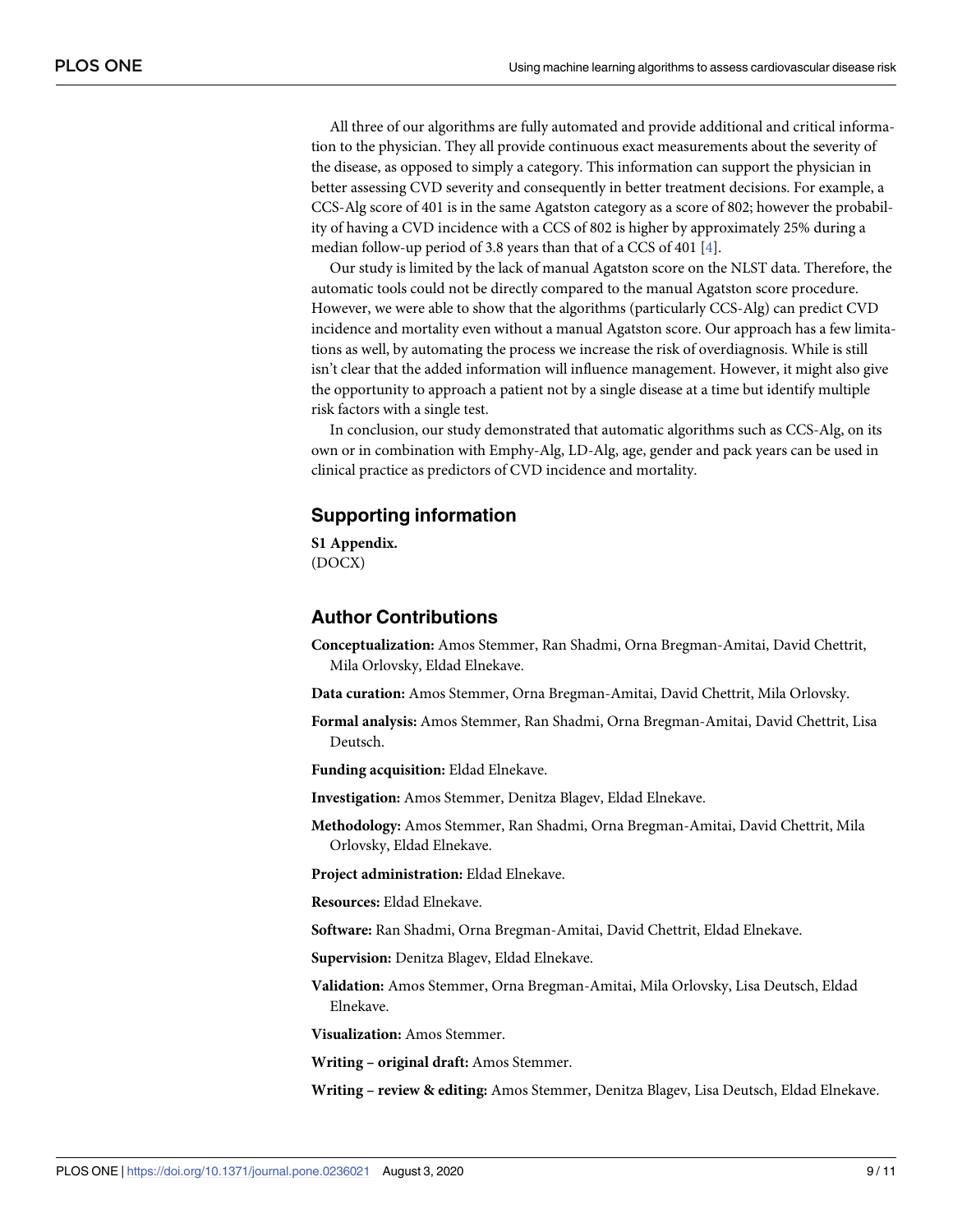#### <span id="page-9-0"></span>**References**

- **[1](#page-1-0).** Team TNLSTR. Reduced Lung-Cancer Mortality with Low-Dose Computed Tomographic Screening. N Engl J Med [Internet]. 2011 Aug 4 [cited 2018 Nov 20]; 365(5):395–409. Available from: [http://www.](http://www.nejm.org/doi/10.1056/NEJMoa1102873) [nejm.org/doi/10.1056/NEJMoa1102873](http://www.nejm.org/doi/10.1056/NEJMoa1102873) PMID: [21714641](http://www.ncbi.nlm.nih.gov/pubmed/21714641)
- **[2](#page-1-0).** The top 10 causes of death [Internet]. [cited 2018 Nov 27]. [http://www.who.int/news-room/fact-sheets/](http://www.who.int/news-room/fact-sheets/detail/the-top-10-causes-of-death) [detail/the-top-10-causes-of-death](http://www.who.int/news-room/fact-sheets/detail/the-top-10-causes-of-death)
- **[3](#page-1-0).** Doll R, Peto R, Boreham J, Sutherland I. Mortality in relation to smoking: 50 Years' observations on male British doctors. Br Med J. 2004 Jun 26; 328(7455):1519–28.
- **[4](#page-1-0).** Detrano R, Guerci AD, Carr JJ, Bild DE, Burke G, Folsom AR, et al. Coronary Calcium as a Predictor of Coronary Events in Four Racial or Ethnic Groups. N Engl J Med [Internet]. 2008 Mar 27 [cited 2018 Nov 21]; 358(13):1336–45. Available from: <http://www.nejm.org/doi/abs/10.1056/NEJMoa072100> PMID: [18367736](http://www.ncbi.nlm.nih.gov/pubmed/18367736)
- **5.** Shaw LJ, Raggi P, Schisterman E, Berman DS, Callister TQ. Prognostic Value of Cardiac Risk Factors and Coronary Artery Calcium Screening for All-Cause Mortality. Radiology [Internet]. 2003 Sep [cited 2018 Nov 30]; 228(3):826–33. Available from: <http://www.ncbi.nlm.nih.gov/pubmed/12869688> [https://](https://doi.org/10.1148/radiol.2283021006) [doi.org/10.1148/radiol.2283021006](https://doi.org/10.1148/radiol.2283021006)
- **[6](#page-1-0).** Agatston AS, Janowitz WR, Hildner FJ, Zusmer NR, Viamonte M, Detrano R. Quantification of coronary artery calcium using ultrafast computed tomography. J Am Coll Cardiol [Internet]. 1990 Mar 15 [cited 2018 Nov 21]; 15(4):827–32. Available from: <http://www.ncbi.nlm.nih.gov/pubmed/2407762> [https://doi.](https://doi.org/10.1016/0735-1097(90)90282-t) [org/10.1016/0735-1097\(90\)90282-t](https://doi.org/10.1016/0735-1097(90)90282-t)
- **[7](#page-1-0).** Jacobs PC, Gondrie MJA, van der Graaf Y, de Koning HJ, Isgum I, van Ginneken B, et al. Coronary Artery Calcium Can Predict All-Cause Mortality and Cardiovascular Events on Low-Dose CT Screening for Lung Cancer. Am J Roentgenol [Internet]. 2012 Mar 23 [cited 2018 Nov 27]; 198(3):505–11. Available from: <http://www.ajronline.org/doi/10.2214/AJR.10.5577>
- **[8](#page-1-0).** Osawa K, Miyoshi T, Yamauchi K, Koyama Y, Nakamura K, Sato S, et al. Nonalcoholic Hepatic Steatosis Is a Strong Predictor of High-Risk Coronary-Artery Plaques as Determined by Multidetector CT. Targher G, editor. PLoS One [Internet]. 2015 Jun 30 [cited 2018 Nov 27]; 10(6):e0131138. Available from: <http://www.ncbi.nlm.nih.gov/pubmed/26125952> <https://doi.org/10.1371/journal.pone.0131138>
- **9.** Puchner SB, Lu MT, Mayrhofer T, Liu T, Pursnani A, Ghoshhajra BB, et al. High-Risk Coronary Plaque at Coronary CT Angiography Is Associated with Nonalcoholic Fatty Liver Disease, Independent of Coronary Plaque and Stenosis Burden: Results from the ROMICAT II Trial. Radiology [Internet]. 2015 Mar [cited 2018 Nov 27]; 274(3):693–701. Available from: <http://www.ncbi.nlm.nih.gov/pubmed/25369449> <https://doi.org/10.1148/radiol.14140933>
- **[10](#page-1-0).** Pickhardt PJ, Hahn L, del Rio AM, Park SH, Reeder SB, Said A. Natural History of Hepatic Steatosis: Observed Outcomes for Subsequent Liver and Cardiovascular Complications. Am J Roentgenol [Internet]. 2014 Apr [cited 2018 Nov 27]; 202(4):752–8. Available from: [http://www.ncbi.nlm.nih.gov/pubmed/](http://www.ncbi.nlm.nih.gov/pubmed/24660702) [24660702](http://www.ncbi.nlm.nih.gov/pubmed/24660702)
- **[11](#page-1-0).** Morgan AD, Zakeri R, Quint JK. Defining the relationship between COPD and CVD: what are the implications for clinical practice? Ther Adv Respir Dis. 2018 Jan 19; 12.
- **[12](#page-1-0).** Gierada DS, Pilgram TK, Ford M, Fagerstrom RM, Church TR, Nath H, et al. Lung Cancer: Interobserver Agreement on Interpretation of Pulmonary Findings at Low-Dose CT Screening. Radiology [Internet]. 2008 Jan [cited 2019 Feb 18]; 246(1):265–72. Available from: [http://www.ncbi.nlm.nih.gov/](http://www.ncbi.nlm.nih.gov/pubmed/18024436) [pubmed/18024436](http://www.ncbi.nlm.nih.gov/pubmed/18024436) <https://doi.org/10.1148/radiol.2461062097>
- **13.** Williams MC, Golay SK, Hunter A, Weir-McCall JR, Mlynska L, Dweck MR, et al. Observer variability in the assessment of CT coronary angiography and coronary artery calcium score: substudy of the Scottish COmputed Tomography of the HEART (SCOT-HEART) trial. Open Hear. 2015 May 1; 2(1): e000234.
- **[14](#page-1-0).** Abdel Razek AAK, Elrakhawy MM, Yossof MM, Nageb HM. Inter-observer agreement of the coronary artery disease reporting and data system (CAD-RADSTM) in patients with stable chest pain. Polish J Radiol. 2018; 83:e151–9.
- **[15](#page-1-0).** McDonald RJ, Schwartz KM, Eckel LJ, Diehn FE, Hunt CH, Bartholmai BJ, et al. The Effects of Changes in Utilization and Technological Advancements of Cross-Sectional Imaging on Radiologist Workload. Acad Radiol [Internet]. 2015 Sep [cited 2019 Feb 18]; 22(9):1191–8. Available from: [http://](http://www.ncbi.nlm.nih.gov/pubmed/26210525) [www.ncbi.nlm.nih.gov/pubmed/26210525](http://www.ncbi.nlm.nih.gov/pubmed/26210525) <https://doi.org/10.1016/j.acra.2015.05.007>
- **[16](#page-3-0).** Shadmi R, Mazo V, Bregman-Amitai O, Elnekave E. Fully-convolutional deep-learning based system for coronary calcium score prediction from non-contrast chest CT. In: 2018 IEEE 15th International Symposium on Biomedical Imaging (ISBI 2018) [Internet]. IEEE; 2018 [cited 2019 Apr 7]. p. 24–8. <https://ieeexplore.ieee.org/document/8363515/>